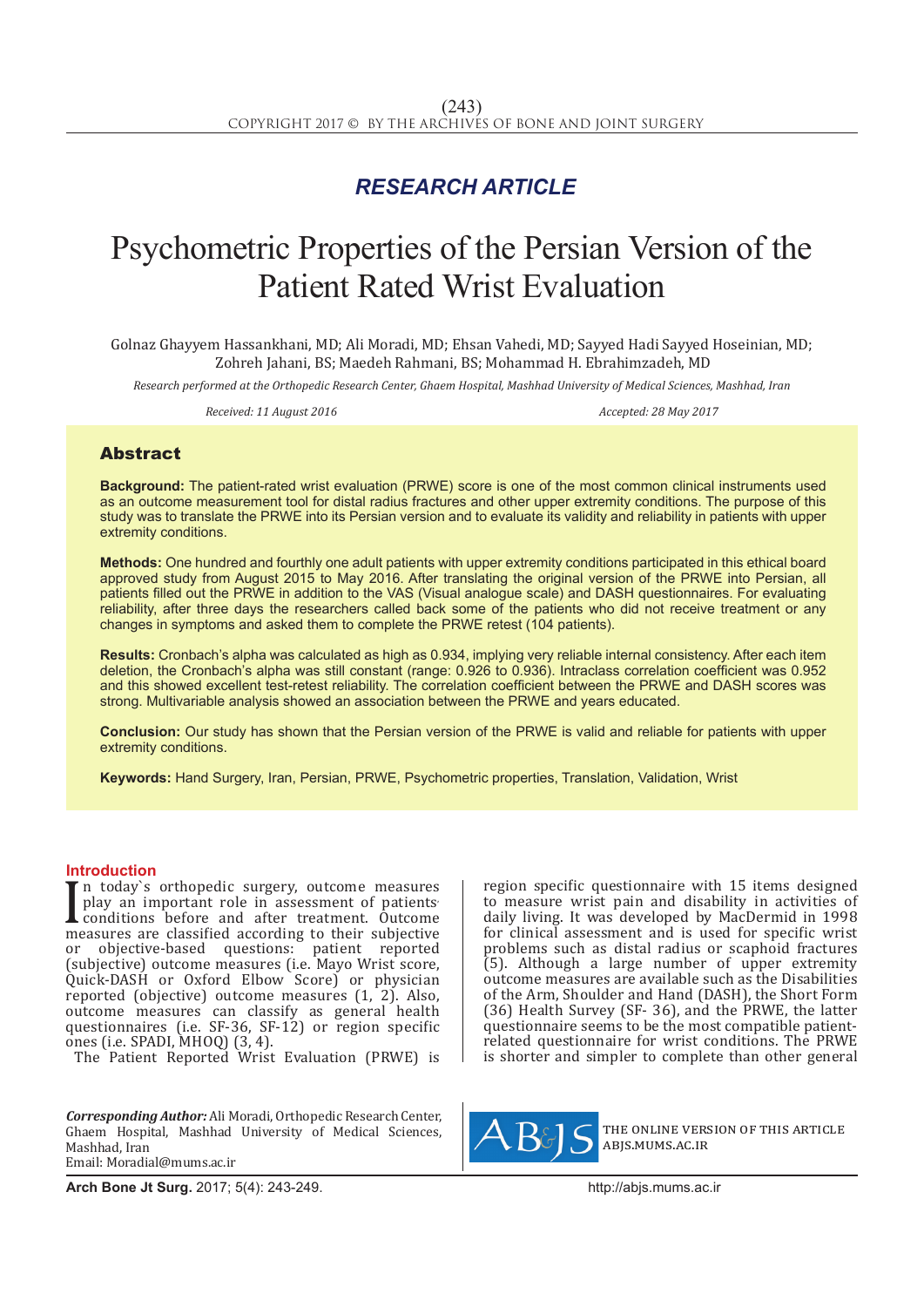#### questionnaires (6-8).

To overcome language barriers and achieve standardized measures in assessment of patients it is logical to validate standard outcome questionnaires according to language and cultural issues of index population (9-11).

The aim of this study was to translate and validate the original version of the PRWE into Persian for many reasons. First, a unique measuring instrument is necessary in prevalent diseases like upper extremity conditions. Second, using the most responsive assessment tool can lead to choosing the most useful treatment. Finally, Farsi is spoken in some countries such as Iran, Afghanistan, and Tajikistan in addition to regions around Persian Gulf, Iraq, and Pakistan.

#### **Materials and Methods**

We conducted the study in 3 phases. In phase 1, translation and cultural adaptation was done according to guidelines provided by Beaton and Guillman (12). In phase 2, a pilot study performed to pretest the acceptability and difficulties in understanding the translated items. In phase 3, we administered the final version of the Persian PRWE to patients admitted at our hand clinic.

#### *Patient Reported Wrist Evaluation*

PRWE consists of 2 subscales: Pain subscales with 5 items rated from 0-50 (0-10 for each item) and Function subscale with 10 items which are further divided into 2 sections (6 and 4 items for specific and usual activities, respectively). The score of functional subscale differs from 0-50 (0-5 for each item) (8). The PRWE total score scale is from zero to 100 and the higher score implies a higher degree of pain and disability  $(13)$ .

#### *Translation*

Cross- cultural adaptation of the PRWE was conducted using forward- backward translation method (12). First, two independent native Persian translators (one orthopedic surgeon and one English teacher) with a good command of English, translated the original version of the PRWE into Persian. After merging the two questionnaires, a native English interpreter who was not aware of original PRWE, back-translated the merged questionnaire into English. Then authors and translators confirmed its concordance with the original format. There were only minor discrepancies [Figure 1].

#### *Pilot Study*

To pretest the questionnaire, 20 patients tested the comprehensiveness of the final version to identify any ambiguity. There was not any difficulty in understanding the items.

#### *Sample size*

To calculate the sample size, we used the correlation between PRWE and DASH scores. With two tailed  $\alpha$ =0.05 and considering the medium effect size for correlation (*Ρ=0.3*), a sample size of 134 patients will provide 95% power. Accounting for the potential for a few incomplete or invalid questionnaires, we planned to enroll 141

### patients.

#### *Patients*

One hundred and forty one adult patients with upper extremity conditions participated in this study from August 2015 to May 2016. The study received Institutional Review Board (IRB) approval from Mashhad University of Medical Sciences before enrolment and patients consented verbally to participate in the study. The inclusion criteria were: age more than 18 with an upper extremity condition, Persian fluency and having been admitted to the hand clinic of our hospital.

On the first visit, all 141 patients filled out the Persian PRWE in addition to the Persian VAS (Visual analogue scale) and Persian DASH questionnaires. At the last stage of study to evaluating test-retest reliability, after 3 days the researchers called back 104 patients who did not receive treatment and asked them to complete the Persian PRWE again.

#### *Statistical analysis*

Reliability and construct validity was performed using SPSS version 16 and the significance level of *P-value* was set at <0.05.

#### *Construct validity*

Construct validity is the way in which the measuring instrument evaluates what it claims by testing its correlation with already validated measuring instruments which demonstrate that they are all measuring what they are supposed to measure (14). Construct validity was assessed by testing the Persian PRWE against the Persian DASH and VAS questionnaires. Depending on the score distribution, Spearman and Pearson's correlations were used to calculate the correlation.

#### *Reliability testing*

Reliability is measurement of the stability of results or the degree of agreement between different raters. If results are similar under the same conditions, the test is said to be reliable (15). To test reliability, several tests are required. The first method to check the reliability is calculation of internal consistency. Internal consistency of tests was measured by the Cronbach's test that considers the coefficient alpha. Cronbach's alpha investigates reliability by estimating an item by the item's internal consistency. By deletion of each item, correlation between scores of remained items and total score calculated. The limit point of the Cronbach's alpha is often designated as 0.7 or 0.75 (16).

The intraclass correlation coefficient (ICC) is another method to check the reliability in validation studies. It is used for measuring reproducibility of results (17). For evaluating reproducibility, test-retest study performed by randomly inviting 104 patients to fill out the Persian PRWE questionnaire again 3 days later. Range of ICC differs from 0.00 to 1.00 and values closer to 1 are considers as a higher correlation (8).

#### *Demographics*

Demographic characteristics of patients are shown in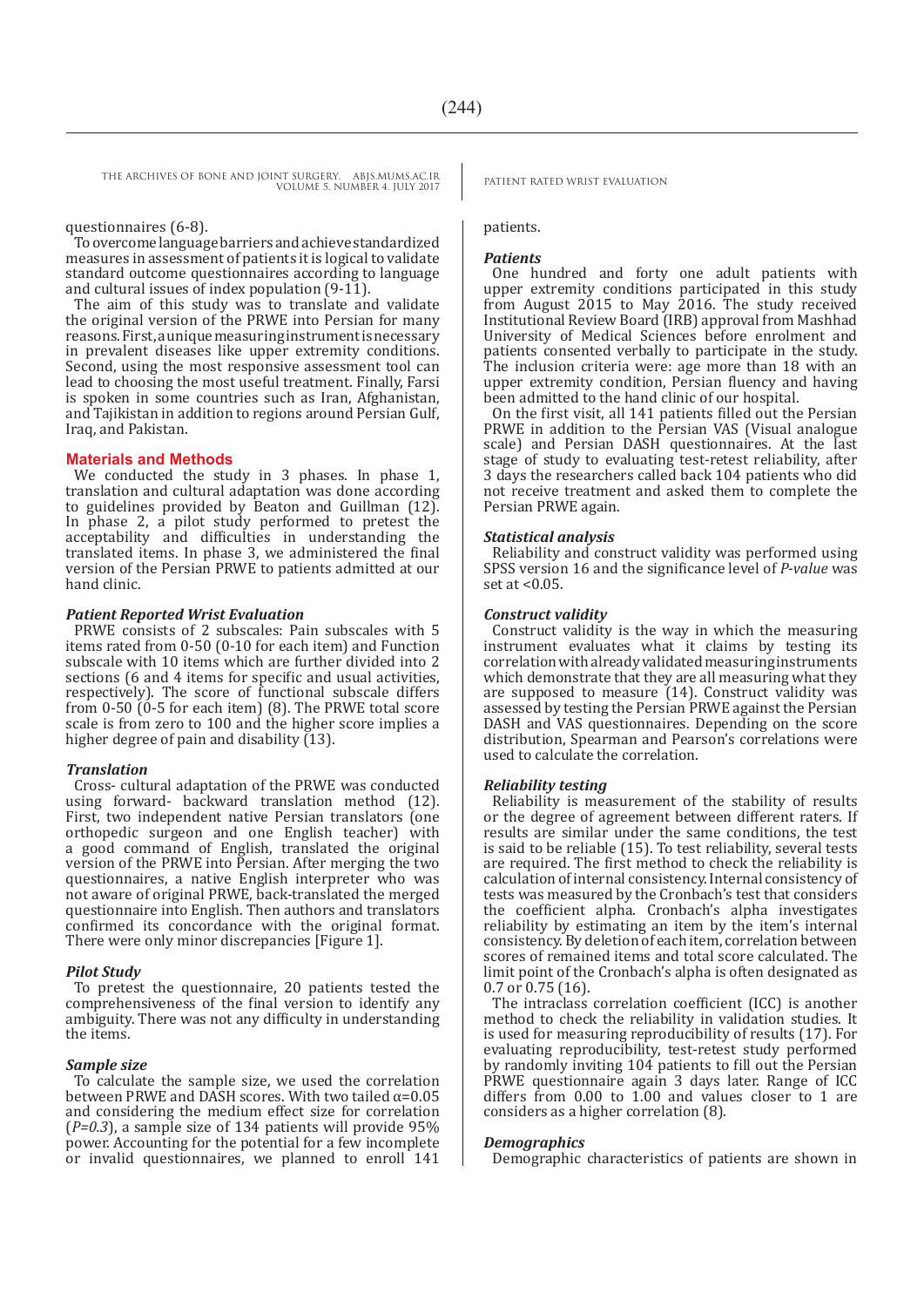|                                 | Table 1. Demographic Characteristics of Patients (n=141) |             |  |  |  |  |  |  |  |  |  |  |  |
|---------------------------------|----------------------------------------------------------|-------------|--|--|--|--|--|--|--|--|--|--|--|
|                                 | Male                                                     | 71 (50.4)   |  |  |  |  |  |  |  |  |  |  |  |
| Sex, No (%)                     | Female                                                   | 70 (49.6)   |  |  |  |  |  |  |  |  |  |  |  |
| Age, Mean (SD), (Years)         | 34.1 (14.4)<br>9.97(4.18)                                |             |  |  |  |  |  |  |  |  |  |  |  |
| Education, Mean (SD), (Years)   | <b>CTS</b>                                               |             |  |  |  |  |  |  |  |  |  |  |  |
|                                 |                                                          | 31 (21.8)   |  |  |  |  |  |  |  |  |  |  |  |
|                                 | Trauma                                                   | 55 (39.6)   |  |  |  |  |  |  |  |  |  |  |  |
| Diagnosis, No (%)               | Nerve injury                                             | 21 (14.9)   |  |  |  |  |  |  |  |  |  |  |  |
|                                 | Congenital anomalies                                     | 3(2.00)     |  |  |  |  |  |  |  |  |  |  |  |
|                                 | Others (Trigger thumb,<br>Keinbock, Ganglion cyst)       | 31 (21.8)   |  |  |  |  |  |  |  |  |  |  |  |
|                                 | Single                                                   | 39 (27.9)   |  |  |  |  |  |  |  |  |  |  |  |
| Marital status, No (%)          | Married                                                  | 101 (71.4)  |  |  |  |  |  |  |  |  |  |  |  |
|                                 | Divorced                                                 | 1(0.700)    |  |  |  |  |  |  |  |  |  |  |  |
|                                 | Left                                                     | 58 (41.1)   |  |  |  |  |  |  |  |  |  |  |  |
| Affected side, No (%)           | Right                                                    | 62 (43.9)   |  |  |  |  |  |  |  |  |  |  |  |
|                                 | <b>Both</b>                                              | 21 (15)     |  |  |  |  |  |  |  |  |  |  |  |
| mean (SD), (Months)             | Interval between condition occurrence and visit.         | 24.8 (61.9) |  |  |  |  |  |  |  |  |  |  |  |
|                                 | <b>Yes</b>                                               | 10(7.2)     |  |  |  |  |  |  |  |  |  |  |  |
| Smoking, No (%)                 | N <sub>0</sub>                                           | 131 (92.8)  |  |  |  |  |  |  |  |  |  |  |  |
|                                 | Yes                                                      | 6 (4.30)    |  |  |  |  |  |  |  |  |  |  |  |
| Addiction, No (%)               | No                                                       | 135 (95.7)  |  |  |  |  |  |  |  |  |  |  |  |
| DASH score, mean (SD)           |                                                          | 32.4 (13.9) |  |  |  |  |  |  |  |  |  |  |  |
| VAS score, mean (SD)            |                                                          | 8.21 (5.84) |  |  |  |  |  |  |  |  |  |  |  |
| PRWE (test), mean (SD)          |                                                          | 70.4 (41.2) |  |  |  |  |  |  |  |  |  |  |  |
| PRWE (retest), mean (SD)        |                                                          | 71.8 (47.6) |  |  |  |  |  |  |  |  |  |  |  |
|                                 | Hyperthyroidism                                          | 1(0.700)    |  |  |  |  |  |  |  |  |  |  |  |
|                                 | Hypertension                                             | 6(4.30)     |  |  |  |  |  |  |  |  |  |  |  |
| Past medical history,<br>No (%) | Diabetes mellitus                                        | 3(2.10)     |  |  |  |  |  |  |  |  |  |  |  |
|                                 | Rheumatoid arthritis                                     | 2(1.40)     |  |  |  |  |  |  |  |  |  |  |  |
|                                 | Others                                                   | 5(3.50)     |  |  |  |  |  |  |  |  |  |  |  |

DASH: Disabilities of the Arm, Shoulder and Hand

VAS: Visual analogue scale PRWE: Patient Rated Wrist Evaluation

[Table 1]; 50.4% of patients were men and 49.6% were women with a mean age of 34.1 years. The affected

right hand showed a higher rate with 43.9% of patients, followed by the left hand with  $41.1\%$  and  $15\%$  in both hands. The majority of patients who were included in our study were non-smokers and non-addicts. Duration between injury and the first visit was estimated at 24.8 months. The mean scores of the DASH and VAS were 32.4 and 8.21, respectively.

#### **Results**

Internal consistency and test-retest reliability of the Persian PRWE are shown in Table 2. Cronbach's alpha was calculated as high as 0.934, implying excellent reliability. After each item deletion, the Cronbach's alpha was still constant (range: 0.926 to 0.936) as shown in Table 3. Intraclass correlation coefficient was 0.952 and this showed excellent test-retest reliability. The correlation coefficient between the PRWE and DASH scores was 0.841, indicating a strong correlation, and between the PRWE and VAS score was 0.544 [Table 4].

Multivariable analysis showed an association between the PRWE and years educated *P<0.034* [Table 5]. Levels of education may affect wrist disabilities through occupation, as more manual jobs are practical and sometimes requires less education. Also, having a higher education may lead to a higher patient's collaboration due to social-economic issues (18).

#### **Discussion**

The goal of our study was to assess the reliability and construct validity of the Persian PRWE in patients with upper extremity conditions. According to abovementioned study Persian PRWE has excellent reliability and good validity compared to already validated Persian DASH and VAS scores.

Nowadays different types of hand and wrist disorders have been known such as carpal tunnel syndrome, arthritis, tenosynovitis, and traumatic events like distal radius fracture which is among the most common types of fracture (19, 20). Treatment and surgical outcome of all mentioned disorders need to be evaluate by a reliable instrument, especially distal radius fracture in which treatment have been a struggle as there are many treatment options such as using internal fixation, external fixation, and casting alone (21, 22). One of the useful instrument is PRWE which has been recognized as an ideal questionnaire considering its proficiency to evaluate the outcome of treatment in addition to its uncomplicated content. Consequently, it has been translated into several languages; however, there is no Persian translated version [Table 6] (5, 8, 23-25).

The translated versions of the PRWE are available in several languages including Brazilian, Finnish,

|             |                         | Table 2. Internal consistency and test-retest reliability of the Persian PRWE |                    |                         |         |
|-------------|-------------------------|-------------------------------------------------------------------------------|--------------------|-------------------------|---------|
|             |                         |                                                                               |                    | 95% Confidence Interval |         |
|             | <b>Cronbach's Alpha</b> | <b>Interclass Correlation (ICC)</b>                                           | <b>Lower Bound</b> | Upper bound             | P-value |
| <b>PRWE</b> | 0.934                   | 0.952                                                                         | 0.929              | 0.968                   | < 0.001 |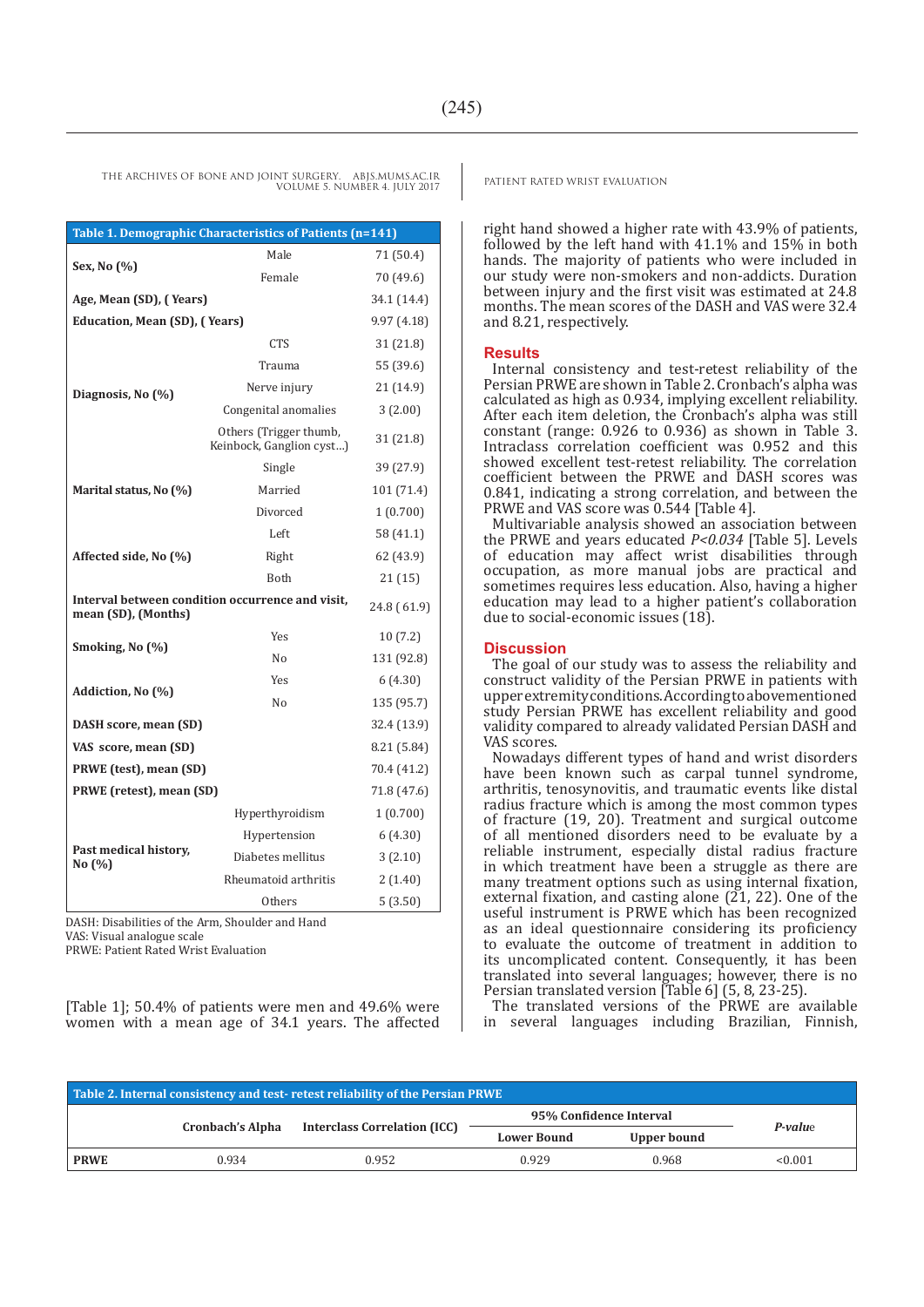VOLUME 5. NUMBER 4. JULY 2017

**Table 3. Statistics analysis after item deletion Questions numbers Mean score Standard Deviation Corrected Item-Total Correlation Cronbach's Alpha if Item Deleted** Q 1 2.45 2.99 0.403 0.936 Q 2 4.81 3.74 0.504 0.934 Q 3 6.33 3.67 0.704 0.929 Q 4 6.11 3.58 0.528 0.933 Q 5 4.61 3.16 0.495 0.934 Q 6 4.05 3.88 0.776 0.927 Q 7 5.42 4.06 0.734 0.928 Q 8 4.00 3.99 0.703 0.929 Q 9 4.49 4.06 0.737 0.928 Q 10 5.67 4.10 0.757 0.927 Q 11 3.55 3.84 0.670 0.930 Q 12 4.00 3.69 0.772 0.927 Q 13 4.85 3.97 0.799 0.926 Q 14 4.79 4.01 0.782 0.926 Q 15 5.18 4.09 0.664 0.930

Danish, Korean, German, Chinese, Japanese, Swedish, and Turkish [Table 6] (7, 8, 23-30). Although some of the mentioned translated versions of the PRWE were adapted cross-culturally, our Persian version received no

THE ARCHIVES OF BONE AND JOINT SURGERY. ABJS.MUMS.AC.IR<br>PATIENT RATED WRIST EVALUATION

| Table 4. Construct validity expressed by Spearman's Correlation<br>between Persian PRWE and VAS, Pearson's Correlation |            |             |
|------------------------------------------------------------------------------------------------------------------------|------------|-------------|
|                                                                                                                        | <b>VAS</b> | <b>DASH</b> |
| <b>PRWE</b>                                                                                                            |            |             |
| Correlation                                                                                                            | 0.544      | 0.841       |
| $P-value$                                                                                                              | < 0.001    | < 0.001     |

such modifications (8, 23, 25, 28).

Previous studies on various translated versions of the PRWE have shown an excellent internal consistency and reproducibility (7, 8, 23-26). In our study, the Cronbach's alpha was 0.934 and intraclass correlation coefficient was 0.952, indicating the excellent reliability of our study.

Many studies have used different questionnaires such as the SF-36, DASH, Quick-DASH, and VAS to measure construct validity (7, 8, 25, 28, 29). In our study, construct validity was determined comparing the PRWE with the VAS and DASH questionnaires. The correlation coefficient between the PRWE and DASH scores and the PRWE and VAS score were 0.841 and 0.544, respectively. One study showed the same results as our study regarding moderate correlation between the PRWE and VAS, although moderate correlation was between the function subscale of the PRWE and VAS and not the pain subscale (25). As the VAS scale uses the subjective method to evaluate the quality of a variable, it might obtain inaccurate results. However, the VAS has been recognized as the most sensitive tool for pain

| Table 5. Multivariable analysis of factor affecting Persian PRWE |             |                |                       |                                                                    |  |
|------------------------------------------------------------------|-------------|----------------|-----------------------|--------------------------------------------------------------------|--|
| <b>Variables</b>                                                 |             | <b>P-value</b> | <b>Standard Error</b> | 95 % confidence interval<br><b>Upper</b><br>Lower<br>0.258<br>3.66 |  |
|                                                                  | <b>Beta</b> |                |                       |                                                                    |  |
| Education years                                                  | 0.199       | 0.024          | 0.860                 |                                                                    |  |

| Table 6. Results of PRWE validation by different languages |                  |                  |                                              |
|------------------------------------------------------------|------------------|------------------|----------------------------------------------|
| <b>Authors</b>                                             | Language         | Cronbach's alpha | The intraclass correlation coefficient (ICC) |
| da Silva Rodrigues et al. (8)                              | <b>Brazilian</b> | > 0.85           | > 0.90                                       |
| Sandelin et al. (23)                                       | Finnish          | 0.976            | 0.992                                        |
| Schonnemann et al. (24)                                    | Danish           | 0.94             | 0.88                                         |
| Kim et al. $(25)$                                          | Korean           | 0.94             | 0.96                                         |
| Hemelaers et al. (28)                                      | German           | 0.89             | 0.94                                         |
| Wah et al. (29)                                            | Chinese          | $0.78 - 0.95$    | $\qquad \qquad$                              |
| Imaeda et al. (7)                                          | Japanese         | 0.95             | 0.92                                         |
| Mellstrand Navarro et al. (30)                             | Swedish          | 0.97             | 0.93                                         |
| Ozturk et al. (26)                                         | Turkish          | 0.88             | $\overline{\phantom{0}}$                     |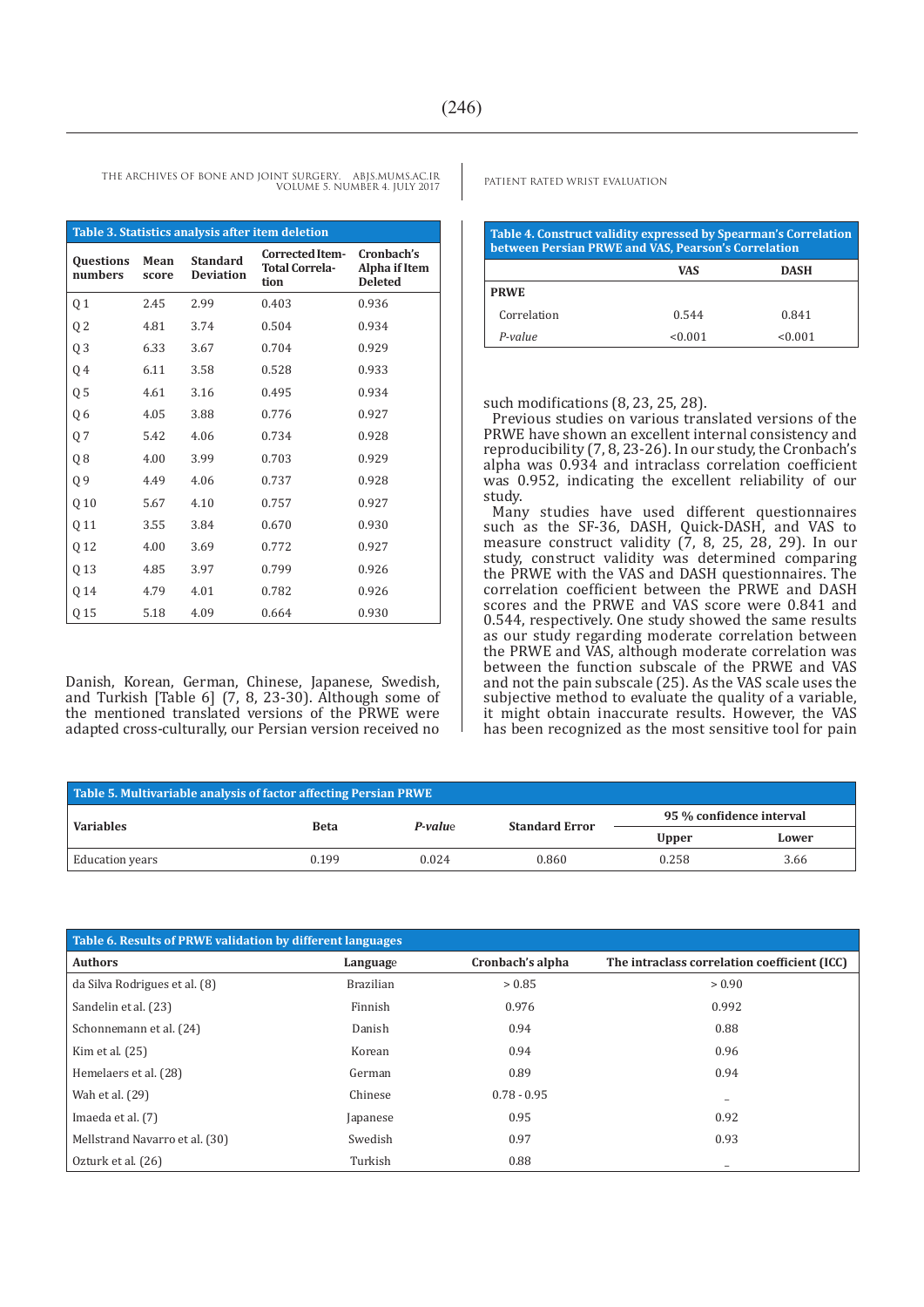THE ARCHIVES OF BONE AND JOINT SURGERY. ABJS.MUMS.AC.IR<br>VOULLES NUMBER 4 HUV 2017 VOLUME 5. NUMBER 4. JULY 2017

#### evaluation (31-33).

In multivariable analysis, we found that the PRWE scor4e was affected only by eduction level. The higher education levels may affect wrist disabilities due to less manual jobs as well as better collaboration for treatment  $(18)$ .

There were some limitations in our study. This study was performed in only two medical centers and hence they cannot represent all the Persian population. Also, we administer a non-comprehensive questionnaire like VAS to assess construct validity. Although there has been good correlation between pain subscales and VAS score. Our study has shown that the Persian version of the

PRWE is valid and reliable for patients with upper extreme disabilities.

The authors report no conflict of interest concerning the

**PATIENT RATED WRIST/HAND EVALUATION (PRWE)**

سوال های زیر به ما کمک خواهند کرد تا بفهمیم شما در هفته گذشته به چه میزان دست و یا مچ دست آسیب دیده ی تان برای شما مشکل ایجاد کرده است. شما باید متوسط علایم یجاد شده در دست و یا مچ دست خود را که در طی هفته گذشته وجود داشته است، از 00-0 امتیار دهی کنید. لطفا به تمام سوالات پاسخ دهید. اگر هر کدام از فعالیتهای ذکر شده را در هفته پیش انجام نداده اید، لطفا میزان دشواری یا درد مورد انتظار در آن فعالیت را برای خود برآورد کنید. اگر شما فعالیت ذکر شده را اصلا تا

نام و نام خانوادگی : تاریخ:

کنون انجام نداده اید، میتوانید به سوال پاسخ نداده و آن را خالی رها کنید.

materials or methods used in this study or the findings specified in this paper.

Golnaz Ghayyem Hassankhani MD Ali Moradi MD Ehsan Vahedi MD Sayyed Hadi Sayyed Hoseinian MD Zohreh Jahani BS Maedeh Rahmani BS Mohammad H. Ebrahimzadeh MD Orthopedic Research Center, Ghaem Hospital, Mashhad University of Medical Sciences, Mashhad, Iran

Orthopedics Research Center



Orthopedics Research Center

|--|

|  |  |  | مرکز تحقیقات ارتویدی دانشگاه علوم پزشکی مشهد |  |
|--|--|--|----------------------------------------------|--|
|  |  |  |                                              |  |



میزان دشواریی که هنگام انجام هر یک از اعمال زیرتجربه میکنید با کشیدن دایره دور عددی که میزان این دشواری را طی هفته گذشته نشان می دهد ارزیابی کنید.عدد 0 به معنی تجربه هیچ گونه دشواری و عدد 00 به این معنی است که آن کار آن قدر دشوار بوده که شما به هیچ عنوان قادر به انجام آن نبودید.

|                                                     | بدون هیچ دشواری مسلمی است از انجام کار |  |  |  |  |  |  |                        |  |
|-----------------------------------------------------|----------------------------------------|--|--|--|--|--|--|------------------------|--|
| چرخاندن دستگیره در با دست آسیب دیده                 |                                        |  |  |  |  |  |  | 10 9 8 7 6 5 4 3 2 1 0 |  |
| بریدن گوشت با چاقو با دست آسیب دیده                 |                                        |  |  |  |  |  |  | 10 9 8 7 6 5 4 3 2 1 0 |  |
| بستن دکمه های لباس با دست                           |                                        |  |  |  |  |  |  | 10 9 8 7 6 5 4 3 2 1 0 |  |
| استفاده از دست آسیب دیده برای بلند شدن از روی صندلی |                                        |  |  |  |  |  |  | 10 9 8 7 6 5 4 3 2 1 0 |  |
| حمل 5 کیلو بار توسط دست آسیب دیده                   |                                        |  |  |  |  |  |  | 10 9 8 7 6 5 4 3 2 1 0 |  |
| شستشوی خود در دست شویی با دست آسیب دیده             |                                        |  |  |  |  |  |  | 10 9 8 7 6 5 4 3 2 1 0 |  |
|                                                     |                                        |  |  |  |  |  |  |                        |  |

#### **ب( فعالیت های معمول**

میزان دشواریی که هنگام انجام فعالیت های معمول تجربه می کنید با کشیدن دایره دورعددی که میزان این دشواری را طی هفته گذشته نشان می دهد ارزیابی کنید. منظور از" فعالیت های معمول" فعالیت های است که شما قبل از ایجاد مشکل در دست و یا مچ دست خود آنها را انجام می دادید.عدد 0 به معنی وجود هیچ گونه دشواری و عدد 00 به این معنی است که

|  | نعالیت ذکر شده آن قدر دشوار بوده که شما قادر به انجام آن نبودید. |  |  |
|--|------------------------------------------------------------------|--|--|
|--|------------------------------------------------------------------|--|--|

| 10 9 8 7 6 5 4 3 2 1 0 |  |       |  |           |              | انجام مرقبتها و اعمال شخصی (لباس یو شیدن، شستشو)    |
|------------------------|--|-------|--|-----------|--------------|-----------------------------------------------------|
| 10 9 8 7 6 5 4 3 2 1 0 |  |       |  |           |              | کارهای خانه (تمیز کاری، گردگیری)                    |
| 10 9 8 7 6 5 4 3 2 1 0 |  |       |  |           |              | کار (حرفه یا کار روزانه شما)                        |
| 10 9 8 7 6 5 4 3 2 1 0 |  |       |  |           |              | فعالیت های تفریحی                                   |
|                        |  |       |  |           |              | ظاهر (پاسخ به این سوال اختیاری است )                |
| به هيچ وجه             |  | تاحدي |  | خپلی زیاد |              | ظاهر دست شما چقدر برایتان مهم است؟                  |
| 10 9 8 7 6 5 4 3 2 1 0 |  |       |  |           |              | میزان نارضایتی خود را از ظاهر دست خود طی هفته گذشته |
| نارضایتی کامل          |  |       |  |           | عدم نارضایتی | ارزیابی کنید                                        |

**میزان درد** با کشیدن دایره به دور مناسب ترین عدد از 00-0 میزان میانگین درد در هفته گذشته در دست و یا مچ دست خود را ارزیابی کنید. عدد صفر) 0( به معنی نداشتن هیچ گونه درد و عدد 00 به معنی داشتن شدیدترین درد ممکن می باشد.)شدیدترین دردی که در زندگی خود تجربه کرده اید یا دردی که مانع انجام فعالیت های شما شده است( درد خود را ارزیابی کنید هیچ بسیار شدید در حین استراحت 0 0 2 3 4 5 6 7 8 9 00 وقتی با دست و یا مچ دست حرکات مکرر و یا تکراری 0 0 2 3 4 5 6 7 8 9 00

| وفتی با دست و یا مچ دست حر دات محرر و یا تحراری  |         |  |  |  |  | 10 J O I O J 4 J Z I U |  |
|--------------------------------------------------|---------|--|--|--|--|------------------------|--|
| انجام ميدهيد                                     |         |  |  |  |  |                        |  |
| وقتی یک شی سنگین را بلند میکنید                  |         |  |  |  |  | 10 9 8 7 6 5 4 3 2 1 0 |  |
| وقتی که درد دست و یا مچ دست در شدیدترین حالت هست |         |  |  |  |  | 10 9 8 7 6 5 4 3 2 1 0 |  |
| هرچند وقت یکبار درد به سراغ شما میآید؟           | هيچ وقت |  |  |  |  | هميشه                  |  |
|                                                  |         |  |  |  |  | 10 9 8 7 6 5 4 3 2 1 0 |  |

**Figure 1. The patient rated wrist evaluation (PRWE).** 

اگر نکته ای دیگر وجود دارد لطفا به آن اشاره کنید: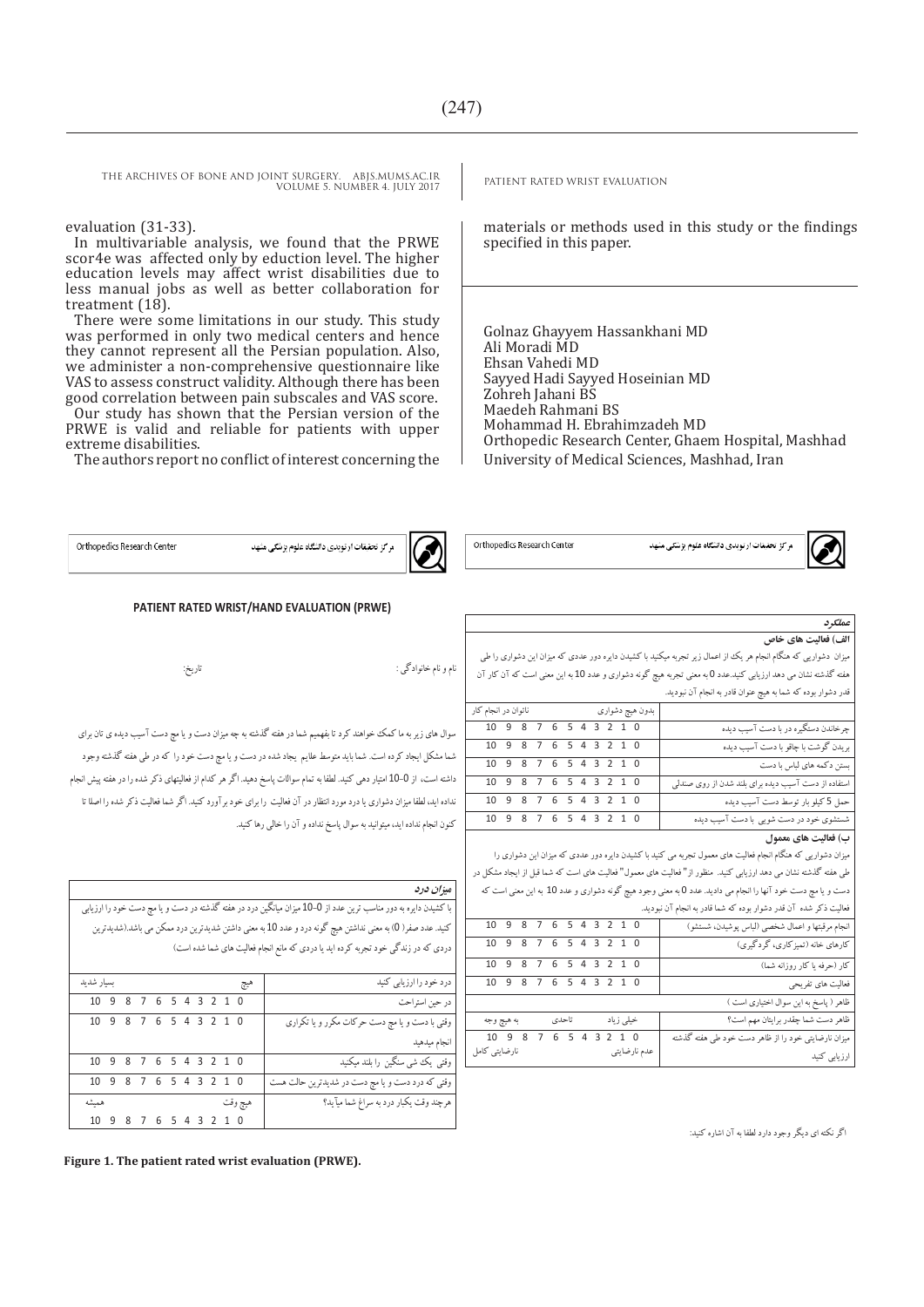#### **References**

- 1. Ebrahimzadeh MH, Moradi A, Vahedi E, Kachooei AR, Birjandinejad A. Validity and reliability of the persian version of shortened disabilities of the arm, shoulder and hand questionnaire (quick-dash).Int J Prev Med. 2015; 8(6):59.
- 2. Ebrahimzadeh MH, Kachooei AR, Vahedi E, Moradi A, Mashayekhi Z, Hallaj-Moghaddam M, et al. Validity and cross-cultural adaptation of the persian version of the oxford elbow score. Int J Rheumatol. 2014; 2014:381237.
- 3. Ebrahimzadeh MH, Birjandinejad A, Kachooei AR. Cross-cultural adaptation, validation, and reliability of the michigan hand outcomes questionnaire among persian population. Hand Surg. 2015; 20(1):25-31.
- 4. Ebrahimzadeh MH, Shojaei BS, golhasani-Keshtan F, Soltani-Moghaddas SH, Fattahi AS, Mazloumi SM. Quality of life and the related factors in spouses of veterans with chronic spinal cord injury. Health Qual Life Outcomes. 2013; 11(1):48.
- 5. MacDermid JC, Turgeon T, Richards RS, Beadle M, Roth JH. Patient rating of wrist pain and disability: a reliable and valid measurement tool. J Orthop Trauma. 1998; 12(8):577-86.
- 6. MacDermid JC, Richards RS, Donner A, Bellamy N, Roth JH. Responsiveness of the short form-36, disability of the arm, shoulder, and hand questionnaire, patientrated wrist evaluation, and physical impairment measurements in evaluating recovery after a distal radius fracture. J Hand Surg Am. 2000;25(2):330-40.
- 7. Imaeda T, Uchiyama S, Wada T, Okinaga S, Sawaizumi T, Omokawa S, et al. Reliability, validity, and responsiveness of the Japanese version of the Patient-Rated Wrist Evaluation. J Orthop Sci. 2010; 15(4):509-17.
- 8. da Silva Rodrigues EK, de Cassia Registro Fonseca M, MacDermid JC. Brazilian version of the patient rated wrist evaluation (prwe-br): cross-cultural adaptation, internal consistency, test-retest reliability and construct validity. J Hand Ther. 2015; 28(1):69-75.
- 9. Kachooei AR, Ebrahimzadeh MH, Erfani-Sayyar R, Salehi M, Salimi E, Razi S. Short form-mcgill pain questionnaire-2 (sf-mpq-2): a cross-cultural adaptation and validation study of the persian version in patients with knee osteoarthritis. Arch Bone Jt Surg. 2015; 3(1):45-50.<br>10. Ebrahimzadeh MH.
- Vahedi E, Baradaran A, Birjandinejad A, Seyyed-Hoseinian SH, Bagheri F, et al. Psychometric properties of the persian version of the simple shoulder test (sst) questionnaire. Arch Bone Jt Surg. 2016; 4(4):387-92.
- 11.Ebrahimzadeh MH, Birjandinejad A, Golhasani F, Moradi A, Vahedi E, Kachooei AR. Cross-cultural adaptation, validation, and reliability testing of the Shoulder Pain and Disability Index in the Persian population with shoulder problems. Int J Rehabil Res. 2015; 38(1):84-7.
- 12.Beaton DE, Bombardier C, Guillemin F, Ferraz MB.

Guidelines for the process of cross-cultural adaptation of self-report measures. Spine. 2000; 25(24):3186-91.

- 13.Walenkamp MM, de Muinck Keizer RJ, Goslings JC, Vos LM, Rosenwasser MP, Schep NW. The minimum clinically important difference of the patient-rated wrist evaluation score for patients with distal radius fractures. Clin Orthop Relat Res. 2015; 473(10):3235-41.
- 14. Contributors W. Construct validity Wikipedia, The Free Encyclopedia. Available at: URL:https:// Free Encyclopedia. Available at: URL:https:// en.wikipedia.org/w/index.php?title=Construct\_ validity&oldid=774377796; 2017.
- 15.Contributors W. Reliability (statistics) Wikipedia, The Free Encyclopedia. ; . Available at: URL: https:// en.wikipedia.org/w/index.php?title=Reliability\_ (statistics)&oldid=776006196; 2017.
- 16. Christmann A, Van Aelst S. Robust estimation of Cronbach's alpha. J Multivar Anal. 2006; 97(7):1660-74.
- 17.Bravo G, Potvin L. Estimating the reliability of continuous measures with Cronbach's alpha or the intraclass correlation coefficient: toward the integration of two traditions. J Clin Epidemiol. 1991; 44(4-5):381-90.
- 18.MacDermid JC, Donner A, Richards RS, Roth JH. Patient versus injury factors as predictors of pain and disability six months after a distal radius fracture. J Clin Epidemiol. 2002; 55(9):849-54.
- 19.Smith ME, Auchincloss J, Ali M. Causes and consequences of hand injury. the journal of hand surgery: british & european volume. J Hand Surg Br. 1985; 10(3):288-92.
- 20.Nellans KW, Kowalski E, Chung KC. The epidemiology of distal radius fractures. Hand clinics. 2012; 28(2):113-25.
- 21.Mehta SP, MacDermid JC, Richardson J, MacIntyre NJ, Grewal R. A systematic review of the measurement properties of the patient-rated wrist evaluation. J Orthop Sports Phys Ther. 2015; 45(4):289-98.
- 22.Moradi A, Ebrahimzadeh MH, Jupiter JB. Intraarticular fractures of the distal radius: bridging external fixation in slight flexion and ulnar deviation along articular surface instead of radial shaft. Tech Hand Up Extrem Surg. 2014; 18(1):41-50.
- 23.Sandelin H, Jalanko T, Huhtala H, Lassila H, Haapala J, Helkamaa T. Translation and validation of the finnish version of the patient-rated wrist evaluation questionnaire (prwe) in patients with acute distal radius fracture. Scand J Surg. 2016; 105(3):204-10.
- 24.Schonnemann JO, Hansen TB, Soballe K. Translation and validation of the danish version of the patient rated wrist evaluation questionnaire. I Plast Surg Hand Surg. 2013; 47(6):489-92.
- 25.Kim JK, Kang JS. Evaluation of the Korean version of the patient-rated wrist evaluation. J Plast Surg Hand Surg. 2013; 26(3):238-43.
- 26.Ozturk O, Sari Z, Ozgul B, Tasyikan L. Validity